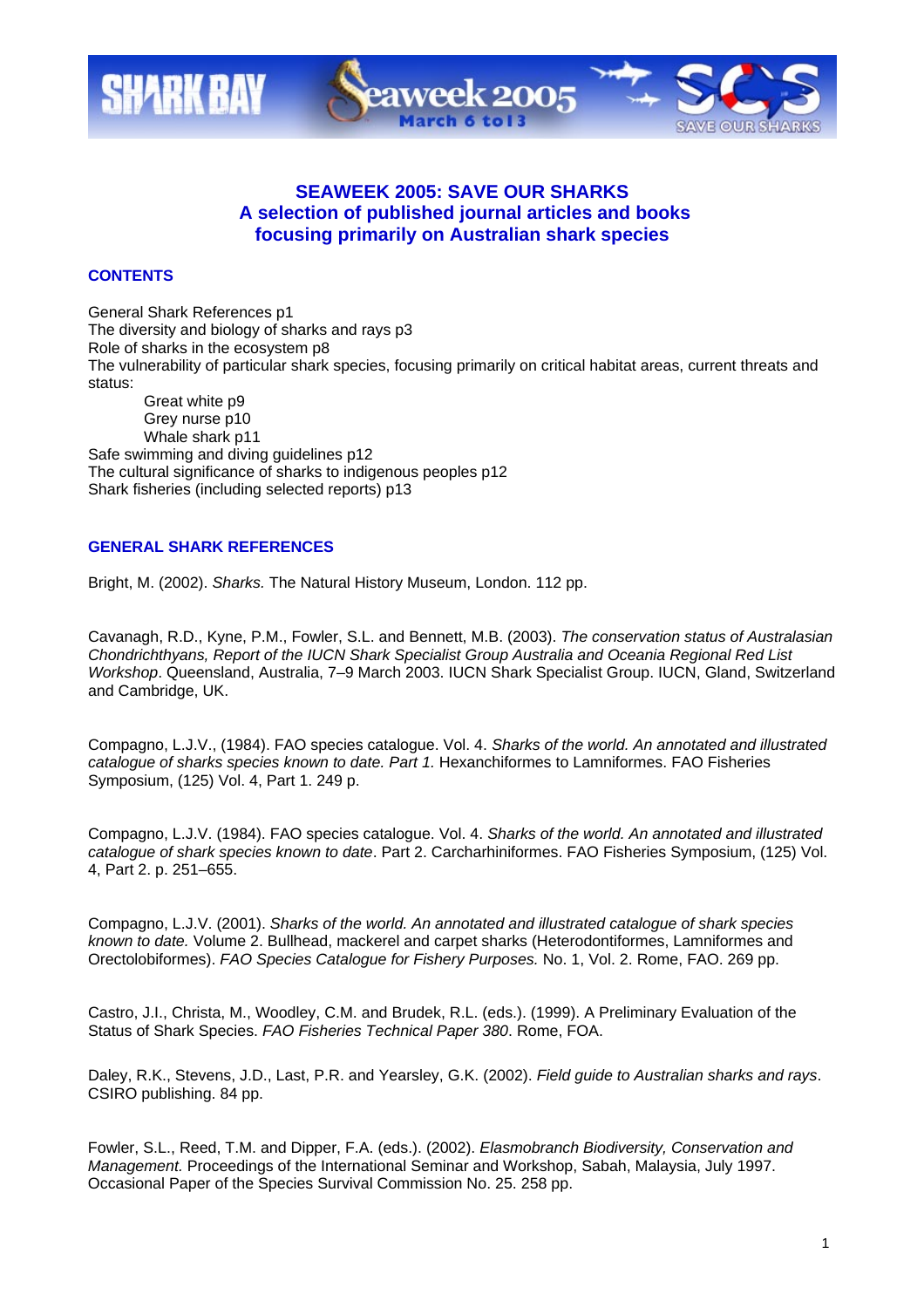

Fowler, S.L., Camhi, M., Burgess, G.H., Cailliet, G.M., Fordham, S.V, Cavanagh, R.D., Simpfendorfer, C.A. and Musick, J.A. (in press 2004). *Sharks, rays and chimaeras: the status of the chondrichthyan fishes*. IUCN SSC Shark Specialist Group. IUCN, Gland, Switzerland and Cambridge, UK.

Krogh, M. (1994). Spatial, seasonal and biological analysis of sharks caught in the New South Wales protective beach meshing program. *Australian Journal of Marine and Freshwater Research* **45**: 1087–1106.

Lack, Mary and the Shark Advisory Group (2004). *National Plan of Action for the Conservation and Management of Sharks (Shark-plan),* Australian Government Department of Agriculture, Fisheries and Forestry. http://www.daff.gov.au/sharkplan

Last, P.R. and Stevens, J.D. (1994). *Sharks and rays of Australia*. CSIRO. Australia, 513 pp.

McAuley, R., Newbound, D. and Ashworth, R. (2002). Field identification guide to Western Australian sharks and shark-like rays. Department of Fisheries, Perth, Western Australia. *Fisheries Occasional Publications* No. 1, July 2002.

Musick. J.A. and Bonfil, R. (eds.). (2003). *Elasmobranch Fisheries Management Techniques*. Joint publication between the Asia-Pacific Economic Cooperation (APEC), International Union for the Protection of Nature (IUCN), and the Virginia Institute of Marine Science (VIMS). http://www.flmnh.ufl.edu/fish/organizations/ssg/EFMT2004.htm

Rose, Cassandra and the Shark Advisory Group (2001). *Australian Shark Assessment Report for the Australian National Plan of Action for the Conservation and Management of Sharks*, Commonwealth Department of Agriculture, Fisheries and Forestry - Australia. http://www.daff.gov.au/sharkplan

Stevens, J.D. (1999). *Sharks: An illustrated encyclopedic survey by international experts*. 2nd Edition. Weldon-Owen: Golden Press.

Stevens, J.D. and Last, P.R. (1998). Sharks, rays and chimaeras, pp. 60–69. In: Encyclopedia of fishes. 2nd Edition. Paxton J.R. and Eschmeyer, W.N. (eds.).

Taylor, V., Taylor, R. and Goadby, P. (1978). *Great Shark Stories*. New York: Harper and Row.

Tricas, T.C., Deacon, K., Last, P., McCosker, J.E., Walker, T.I. and Taylor, L. (1997). *Sharks and Rays*, 288 pp. Nature Company, Time Life, Reader's Digest, and Australian Geographic: San Francisco and Sydney (Published in English, Spanish, French and Japanese).

Walker, T.I. (Consultant Editor) (2002). *Pocketpeadia: Home Reference Library Sharks*. Fog City Press: San Francisco, 320 pp.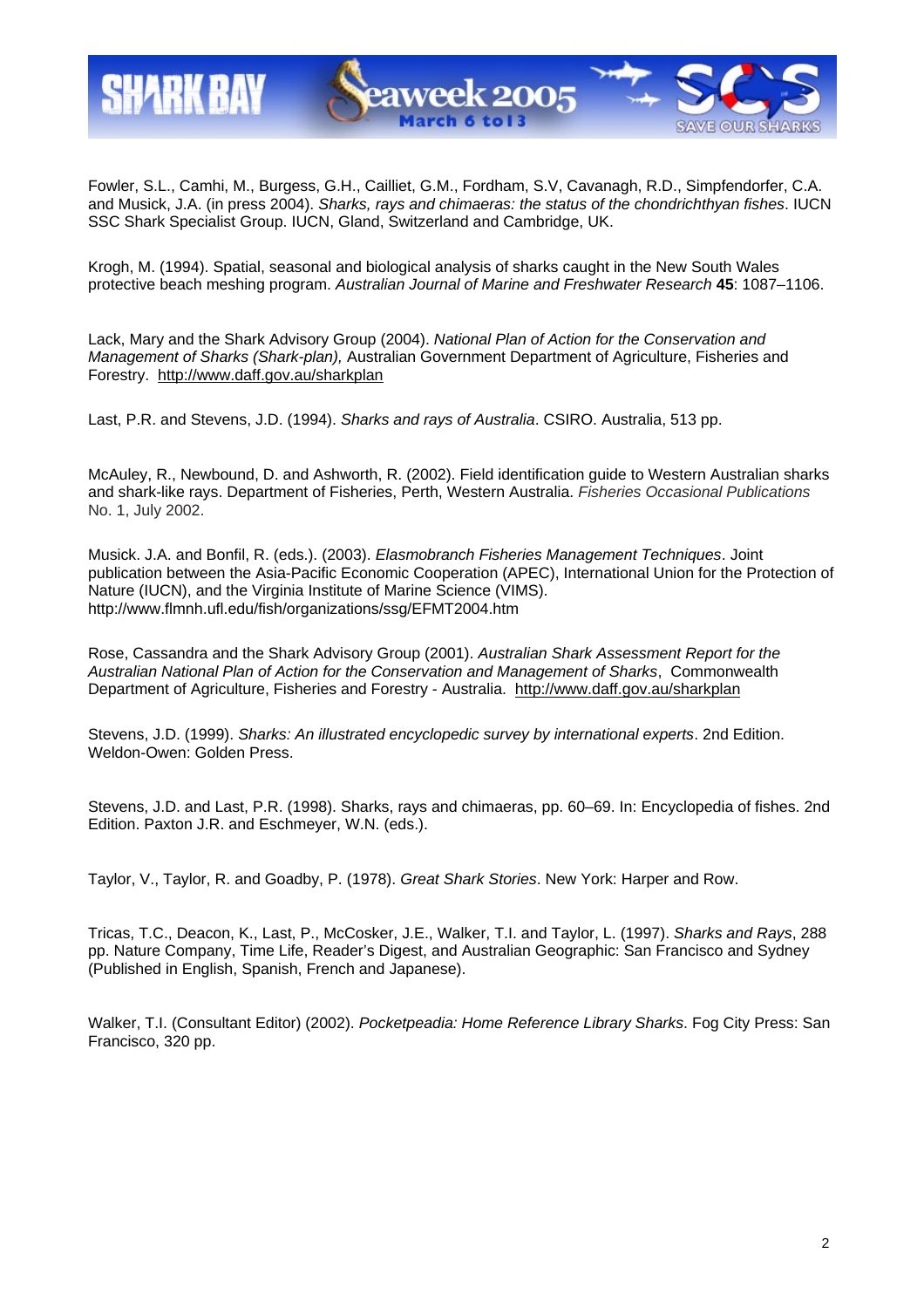

## **THE DIVERSITY AND BIOLOGY OF SHARKS AND RAYS**

Braccini, J.M. and Chiaramonte, G.E. (2002). Reproductive biology of *Psammobatis extenta*. *Journal of Fish Biology* **61**: 272–288.

Braccini, J.M. and Chiaramonte, G.E. (2002). Intraspecific variation in the external morphology of the sandskate. *Journal of Fish Biology* **61**: 959–972.

Bruce, B.D. (1992). Preliminary observations on the biology of the white shark, *Carcharodon carcharias*, in South Australian waters. In: *Sharks: Biology and Fisheries*. J.G. Pepperell (ed.). *Australian Journal of Marine and Freshwater Research* **43**: 1–11.

Chidlow, J.A. (2003). The biology of wobbegong sharks (Family: Orectolobidae) from southwestern Australian waters. Unpublished Master of Science Thesis, James Cook University, QLD.

Compagno, L.J.V.C. and Stevens, J.D. (1993). *Galeus gracilis,* n. sp., a new sawtail catshark from Australia, with comments on the systematics of the genus *Galeus* Rafinesque, 1810 (Carcharhiniformes: Scyliorhinidae). *Records of the Australian Museum* **45**: 171–194.

Daley, R.K., Stevens, J.D., Last, P.R. and Yearsley, G.K. (2002). *Field Guide to Australian Sharks and Rays*. CSIRO Publishing, Melbourne, 84 pp.

Davenport, S.R. and Stevens, J.D. (1988). Age and growth of two commercially important sharks (*Carcharhinus tilstoni* and *C. sorrah*) from northern Australia. *Australian Journal of Marine and Freshwater Research* **39**: 417–433.

Francis, M.P. and Stevens, J.D. (1999). Reproduction, embryonic development, and growth of the porbeagle shark, *Lamna nasus,* in the southwest Pacific Ocean. *Fisheries Bulletin* **98**: 41–63.

Francis, M.P., Stevens, J.D. and Last, P.R. (1988). New records of *Somniosus* (Elasmobranchii: Squalidae) from Australasia, with comments on the taxonomy of the genus. *New Zealand Journal of Marine and Freshwater Research* **22**: 401–409.

Gordon, I. (1989). Feeding biology of grey nurse sharks, (*Eugomphodus taurus*) (Re classified to *Carcharias taurus*) in captivity. Abstract printed AES, June 1989, San Francisco.

Gordon, I. (1993). Pre-copulatory behaviour of captive sandtiger sharks, *Carcharias taurus*. In: J.P., Wourms and Demski, L.S. *The reproduction and development of sharks, skates, rays and ratfishes*. *Environmental Biology of Fishes* **38**: 159–164.

Gunn, J.S., Stevens, J.D., Davis, T.L.O. and Norman, B.M. (1999). Observations on the short-term movements and behaviour of whale sharks (*Rhincodon typus*) at Ningaloo Reef, Western Australia. *Marine Biology* **135**: 553–559.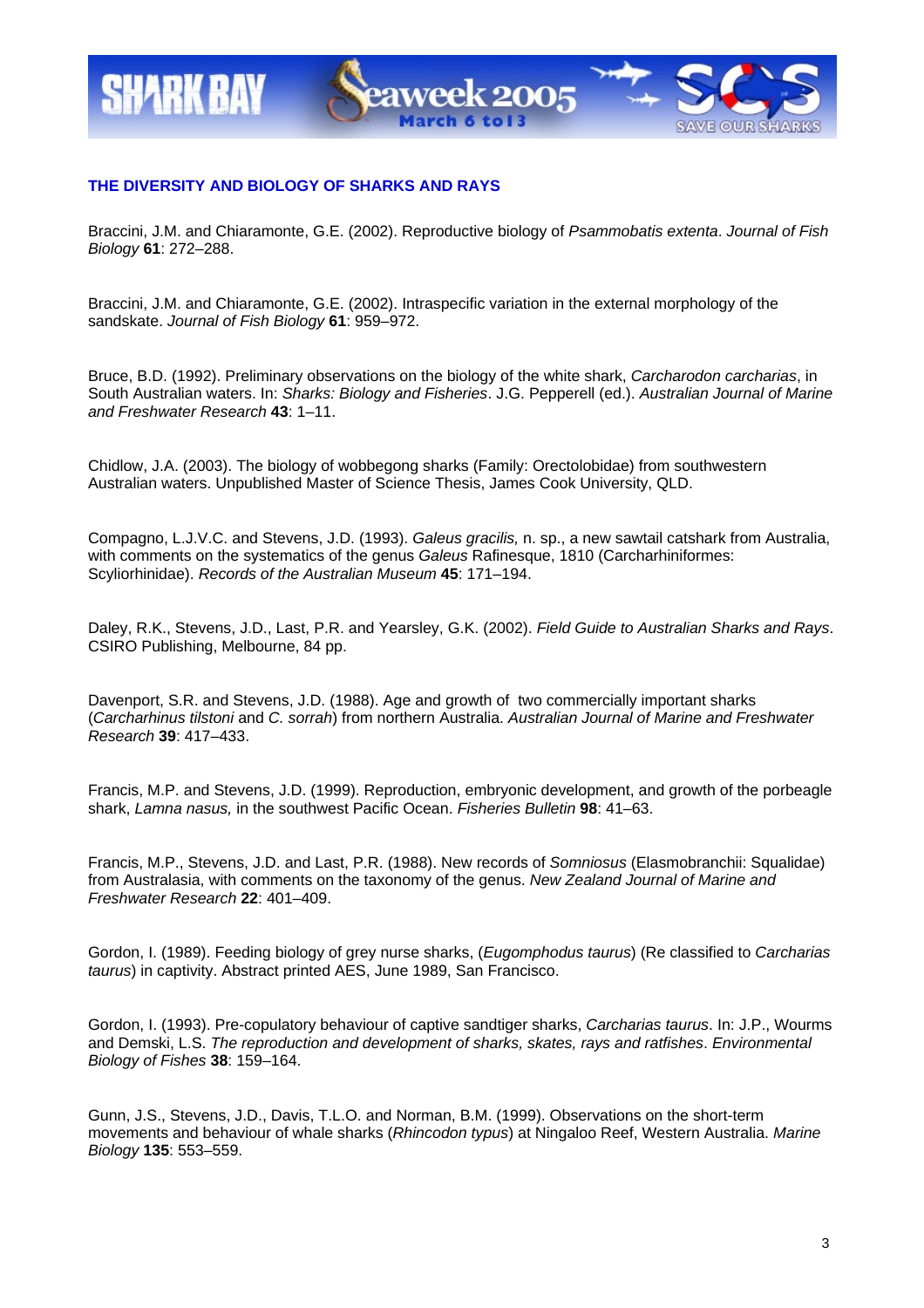

Heupel, M.R. and Bennett, M.B. (1998). Observations on the diet and feeding habits of the epaulette shark, *Hemiscyllium ocellatum* (Bonnaterre), on Heron Island Reef, Great Barrier Reef, Australia. *Marine and Freshwater Research* **49**: 753–756.

Heupel, M.R. and Simpfendorfer, C.A. (2002). Estimation of survival and mortality of juvenile blacktip sharks, *Carcharhinus limbatus*, within a nursery area based on telemetry data. *Canadian Journal of Fisheries and Aquatic Sciences* **59**: 624–632.

Heupel, M.R., Simpfendorfer, C.A. and Bennett, M.B. (1999). Skeletal deformities in elasmobranchs from Australian waters. *Journal of Fish Biology* **54**: 1111–1115.

Heupel, M.R., Simpfendorfer, C.A. and Hueter, R.E. (2003). Running before the storm: sharks respond to falling barometric pressure associated with Tropical Storm Gabrielle. *Journal of Fish Biology* **63**: 1357–1363.

Human, B.A. (2003). Taxonomy and molecular phylogeny of some Southern African catsharks (Family Scyliorhinidae; Chondrichthyes). PhD Thesis. Dept Clinical Sciences, University of Cape Town, South Africa. xii, 215 pp + appendices.

Kyne, P.M. and Bennett, M.B. (2002). Reproductive biology of the eastern shovelnose ray, *Aptychotrema rostrata* (Shaw and Nodder, 1794) from Moreton Bay, Queensland, Australia. *Marine and Freshwater Research* **53**: 583–589.

Kyne, P.M. and Bennett, M.B. (2002). Diet of the eastern shovelnose ray, *Aptychotrema rostrata* (Shaw and Nodder, 1794) from Moreton Bay, Queensland, Australia. *Marine and Freshwater Research* **53**: 679–686.

Lenanton, R.C.J., Heald, D.I., Platell, M., Cliff, G.M. and Shaw, J.L. (1990). Aspects of the reproductive biology of the gummy shark *Mustelus antarcticus* Gunther, from the waters off the south coast of Western Australia. *Australian Journal of Marine and Freshwater Research* **41**: 807–822.

McAuley, R., Newbound, D. and Ashworth, R. (2002). Field identification guide to Western Australian sharks and shark-like rays. Fisheries Occasional Publications No. 1, July 2002. Department of Fisheries, Perth, Western Australia, 25 pp.

Mollet, H.F., Cliff, G., Pratt, H.L. and Stevens, J.D. (2000). Reproductive biology of the female shortfin mako *Isurus oxyrinchus* Rafinesque, 1810. *Fisheries Bulletin* **98**: 299–318.

Moulton, P.M., Walker, T.I. and Saddlier, S.R. (1992). Age and growth studies of gummy shark, *Mustelus antarcticus* (Günther), and school shark, *Galeorhinus galeus* (Linnaeus), from southern-Australian waters. *Australian Journal of Marine and Freshwater Research* **43**: 1241–1267.

Musick. J.A. and Bonfil, R. (eds.). (2003). Elasmobranch fisheries management techniques. Joint publication between the Asia-Pacific Economic Cooperation (APEC), International Union for the Protection of Nature (IUCN), and the Virginia Institute of Marine Science (VIMS). http://www.flmnh.ufl.edu/fish/organizations/ssg/EFMT2004.htm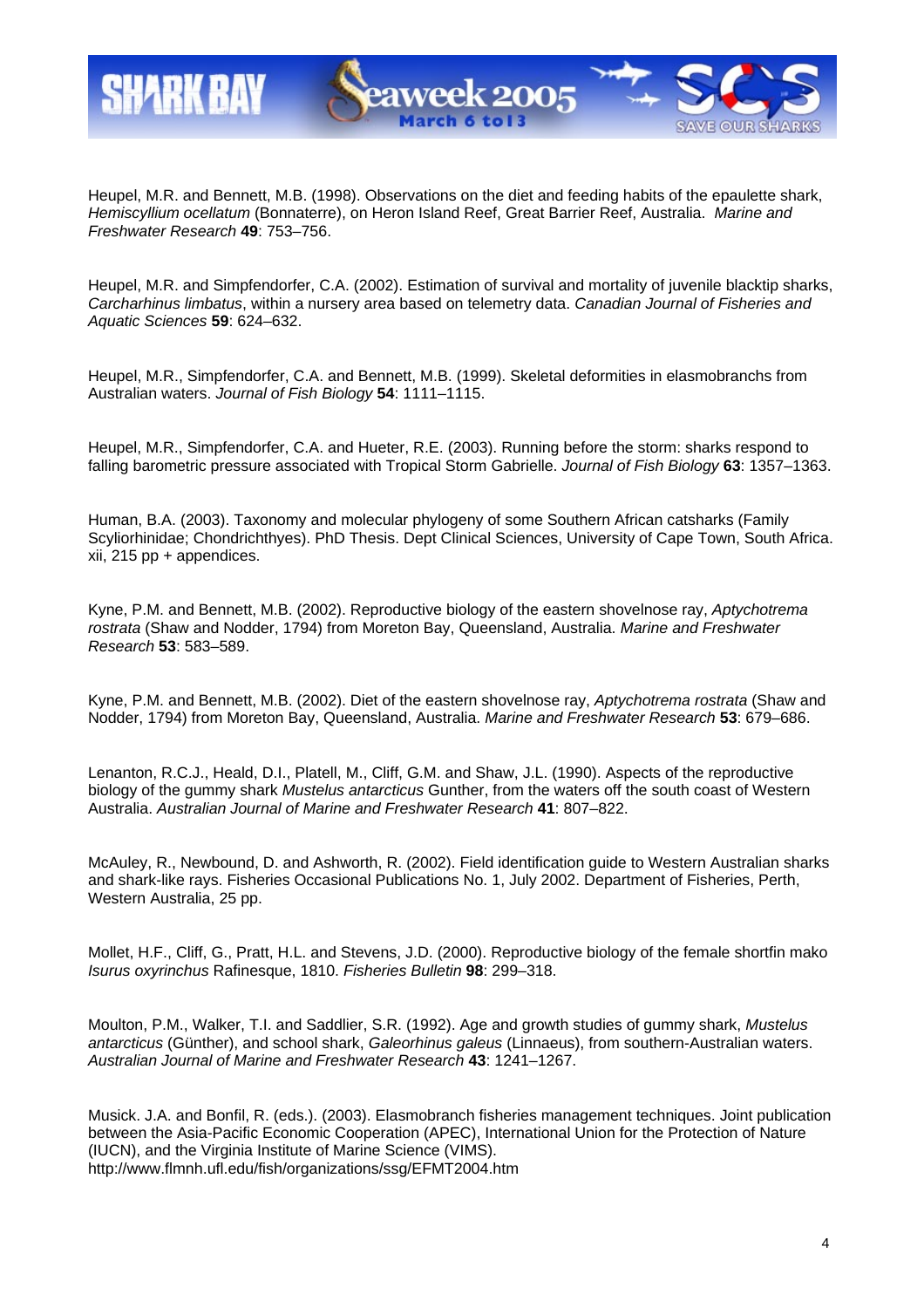

Officer, R.A., Gason, A.S., Walker, T.I. and Clement, J.G. (1996). Sources of variation in counts of growth increment lines in vertebrae from gummy shark, *Mustelus antarcticus*, and school shark, *Galeorhinus galeus*: implications for growth determination. *Canadian Journal of Fisheries and Aquatic Sciences* **53**: 1765–1777.

Pardini, A.T., Jones, C.S., Noble, L.R., Kreiser, B., Malcolm, H., Bruce, B.D., Stevens, J.D., Cliff, G., Scholl, M.C., Francis, M., Duffy, C.A.J. and Martin, A.P. (2001). Sex-biased dispersal of great white sharks. *Nature* **412**: 139–140.

Pepperell, J.G. (1992) (ed.). *Sharks: Biology and Fisheries. Proceedings of an international conference on shark biology and conservation*, Taronga Zoo, Sydney, Australia, 25 February–1 March 1991. (This 343 page volume also appeared as issue No. 1, Vol. 43 of the *Australian Journal of Marine and Freshwater Research*).

Salini, J.P., Blaber, S.J.M. and Brewer, D.T. (1992). Diets of sharks from estuaries and nearshore waters of the northeastern Gulf of Carpentaria. *Australian Journal of Marine and Freshwater Research* **43**: 87–96.

Simpfendorfer, C.A. (1992). The biology of tiger sharks (*Galeocerdo cuvier*) caught by the Queensland Shark Meshing Program off Townsville, Australia. *Australian Journal of Marine and Freshwater Research* **43**: 33– 43.

Simpfendorfer, C.A. (1992). Reproductive strategy of the Australian sharpnose shark, *Rhizoprionodon taylori* (Elasmobranchii: Carcharhinidae), from Cleveland Bay, North Queensland. *Australian Journal of Marine and Freshwater Research* **43**: 67–76.

Simpfendorfer, C.A. (1993). Age and growth of the Australian sharpnose shark, *Rhizoprionodon taylori*, from north Queensland, Australia. *Environmental Biology of Fishes* **36**: 233–241.

Simpfendorfer, C.A. (1998). Diet of the Australian sharpnose shark, *Rhizoprionodon taylori*, from northern Queensland. *Marine and Freshwater Research* **49**: 757–761.

Simpfendorfer, C.A. (1999). Demographic analysis of the dusky shark fishery in south-western Australia. In Musick, J.A. (ed.), *Life in the Slow Lane: Ecology and Conservation of Long-Lived Marine Animals*, pp 149– 160. American Fisheries Society Symposium No 23, Bethesda, Maryland.

Simpfendorfer, C.A. (1999). Mortality estimates, and demographic analysis, for the Australian sharpnose shark (*Rhizoprionodon taylori*) from northern Australia. *Fishery Bulletin* **97**: 978–986.

Simpfendorfer, C.A. (2000). Growth rates of juvenile dusky sharks, *Carcharhinus obscurus* (Lesueur, 1818), from south-western Australia based on tag-recapture data. *Fishery Bulletin* **98**: 811–822.

Simpfendorfer, C.A. (2000). Predicting population recovery rates for endangered western Atlantic sawfishes using demographic analysis. *Environmental Biology of Fishes* **58**: 371–377.

Simpfendorfer, C.A., Chidlow, J., McAuley, R.B. and Unsworth, P. (2000). Age and growth of the whiskery shark, *Furgaleus macki* (Whitley, 1943), from south-western Australia. *Environmental Biology of Fishes* **58**: 335–343.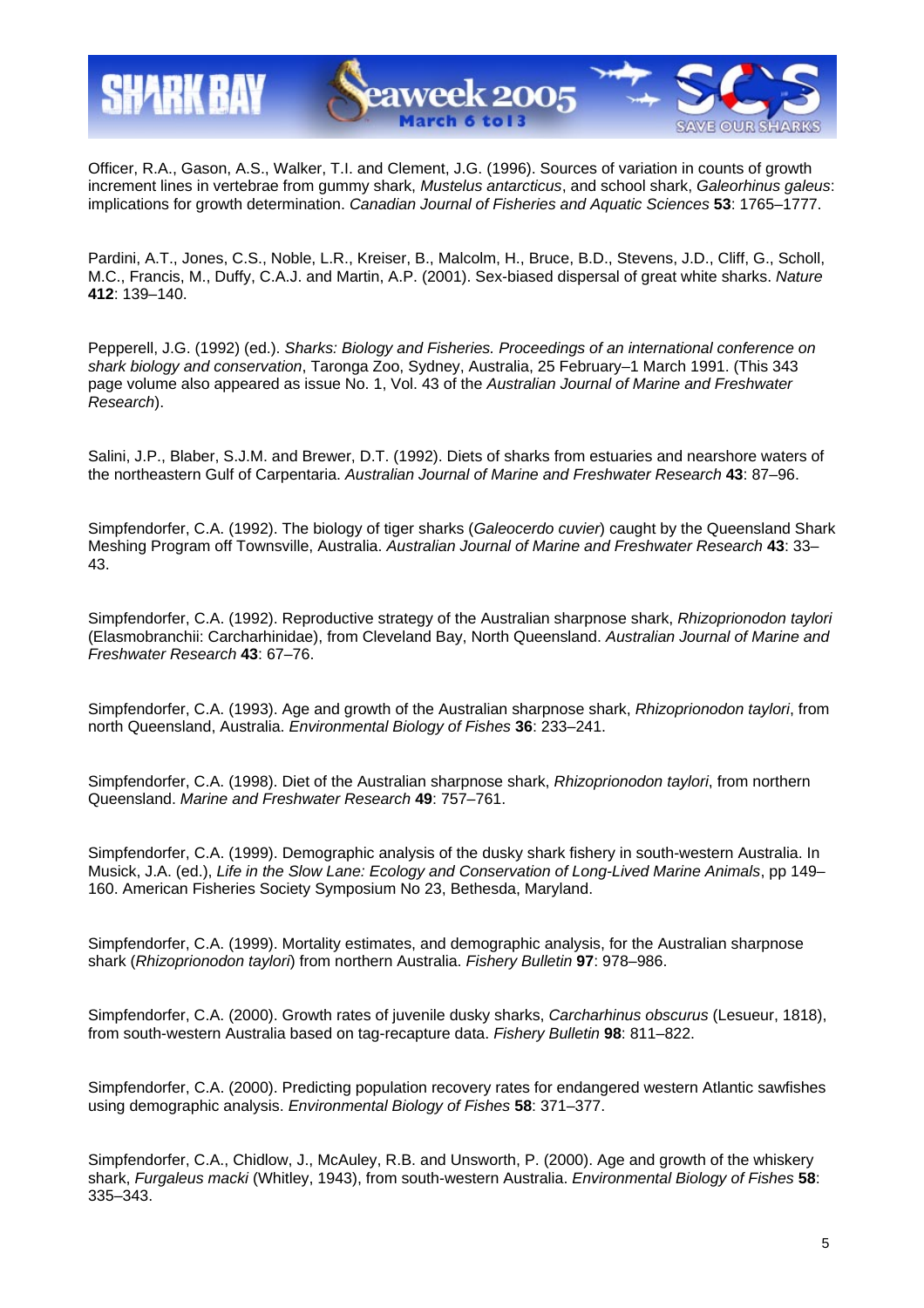

Simpfendorfer, C.A., Goodreid, A.B. and McAuley, R.B. (2001). Size, sex and geographic variation in the diet of the tiger shark (*Galeocerdo cuvier*) from Western Australian waters. *Environmental Biology of Fishes* **61**: 37–46

Simpfendorfer, C.A., Goodreid, A. and McAuley, R.B. (2001). The diet of three commercial important sharks from Western Australian waters. *Marine and Freshwater Research* **52**: 975–985.

Simpfendorfer, C.A. and Heupel, M.R. (2004). Assessing habitat use and movements. In: *Biology of sharks, skates and rays*. Carrier, J., Musick, J.E. and Heithaus, M. (eds.). CRC Press.

Simpfendorfer, C.A., Kitchingman, A.M. and McAuley, R. B. (2002). Distribution, biology and fisheries importance of the pencil shark, *Hypogaleus hyugaensis* (Elasmobranchii: Triakidae), in the waters of southwestern Australia. *Marine and Freshwater Research* **53**: 781–789

Simpfendorfer, C.A., McAuley, R., Chidlow, J. and Unsworth, P. (2002). Validated age and growth of the dusky shark, *Carcharhinus obscurus*, from Western Australian waters. *Marine and Freshwater Research* **53**: 567–573

Simpfendorfer, C.A. and Unsworth, P. (1998). Reproductive biology of the whiskery shark, *Furgaleus macki*, from south-western Australia. *Marine and Freshwater Research* **49**: 687–693.

Stevens, J.D. (1973). Stomach contents of the blue shark (*Prionace glauca* L.) off southwest England. *Journal of the Marine Biological Association of the UK* **53**: 357–361.

Stevens, J.D. (1975). Vertebral rings as a means of age determination in the blue shark (*Prionace glauca* L.). *Journal of the Marine Biological Association of the UK* **55**: 657–665.

Stevens, J.D. (1976). The ecology of the blue shark (*Prionace glauca* L.) in British waters. Ph.D. thesis London University, 255 pp.

Stevens, J.D. (1983). Observations on reproduction in the shortfin mako *Isurus oxyrinchus. Copeia* **1**: 126– 130.

Stevens, J.D. (1984). Biological observations on sharks caught by sport fishermen off New South Wales. *Australian Journal of Marine and Freshwater Research* **35**: 573–590.

Stevens, J.D. (1984). Life-history and ecology of sharks at Aldabra Atoll, Indian Ocean. *Proceedings of the Royal Society of London Series B* **222**: 79–106.

Stevens, J.D. (1984). The families Carcharhinidae, Hemigaleidae, Sphyrnidae and Alopiidae, together with a checklist of the sharks of northern and north western Australia. In: *Continental fishes of northern and northwestern Australia*. Sainsbury, K.J., Kailola, P. and Leyland, G.G. (eds.). Clouston and Hall, Canberra.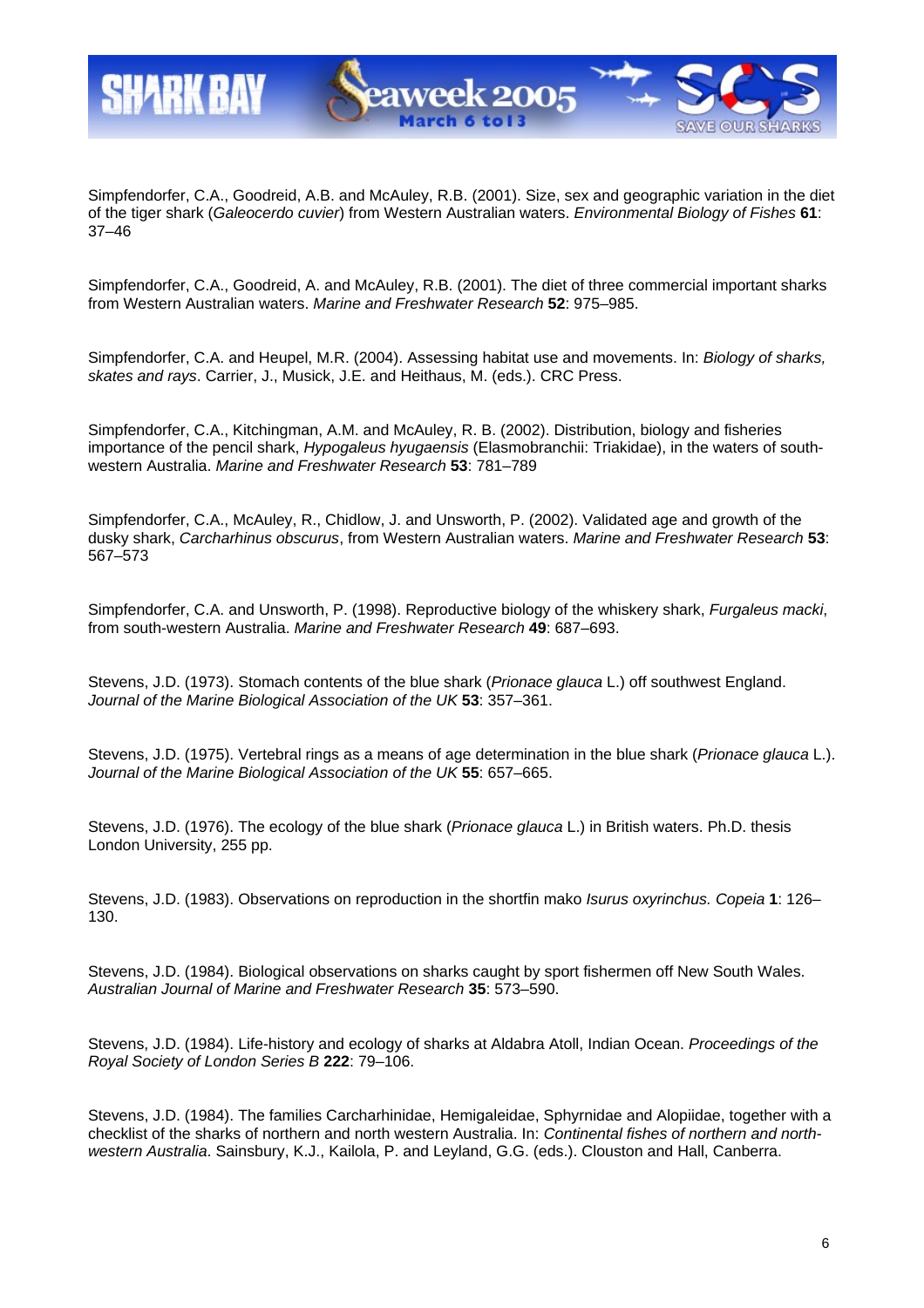

Stevens, J.D. (1986). The orders Hexanchiformes, Squaliformes, Pristiophoriformes, Squatiniformes, Heterodontiformes, Orectolobiformes, Lamniformes and Carcharhiniformes. In: *A field guide to trawl fish from temperate waters of Australia*. 2nd edition. Maxwell, J.G.H. and May, J.L. (eds.). CSIRO Division of Fisheries Research.

Stevens, J.D. (1987). Shark biology. In: *Sharks: an illustrated encyclopedic survey by international experts*. Stevens, J.D. and Weldons, K. (eds.). Golden Press, Sydney.

Stevens, J.D. and Cuthbert, G.J. (1983). Observations on the identification and biology of *Hemigaleus* (Selachii: Carcharhinidae) from Australian waters. *Copeia* **2**: 487–497.

Stevens, J.D. and Lyle, J.M. (1989). The biology of three hammerhead sharks (*Eusphyra blochii , Sphyrna mokarran* and *S. lewini*) from northern Australia. *Australian Journal of Marine and Freshwater Research* **40**: 129–146.

Stevens J.D. and McLoughlin K.J. (1991). Distribution, population structure, reproductive biology and diet of sharks from northern Australia. *Marine and Freshwater Research* **42**: 151–199.

Stevens, J.D. and Paxton, J.R. (1985). A new record of the goblin shark *Mitsukurina owstoni* (Family Mitsukurinidae) from eastern Australia. *Proceedings of the Linnean Society of NSW* **108**: 37–45.

Stevens J.D., West G.J. and McLoughlin, K.J. (2000). Movements, recapture patterns, and factors affecting the return rate of carcharhinid and other sharks tagged off northern Australia. *Marine and Freshwater Research* **51**: 127–141.

Stevens, J.D. and Wiley, P.D. (1986). Biology of two commercially important carcharhinid sharks from northern Australia. *Australian Journal of Marine and Freshwater Research* **37**: 671–688.

Strong, W.R. Jr, Bruce, B.D., Nelson, D.R. and Murphy, R.C. (1996). Population dynamics of white sharks in Spencer Gulf, South Australia. In: *Great White Sharks*: *The biology of Carcharodon carcharias*. Klimley, A.P. and Ainley, D.G. (eds.). Academic Press, pp 401–414.

Vas, P., Stevens, J.D., Bonwick, G.A. and Tizini, O.A. (1990). Cd, Mn, and Zn concentrations in vertebrae of blue shark and shortfin mako in Australian waters. *Marine Pollution Bulletin* **21**: 203–206.

Walker, T.I. (1990). Biology of gummy shark and school shark. In*: Management Meets Industry – Papers from the Southern Shark Fishery Seminars held in Victor Harbour*, Phillip Island and Hobart, October 1989. *Fisheries Pape*r No. 90/5. 13 pp. (Australian Fisheries Service: Canberra).

Walker, T.I. (1998). Shark fisheries management and biology: Introduction. *Marine and Freshwater Research* **49**, iii. (23 papers, 117 pp.)

Walker, T.I., Taylor, B.L., Hudson, R.J. and Cottier, J.P. (1998). The phenomenon of apparent change of growth rate in gummy shark (*Mustelus antarcticus*) harvested off southern Australia. In: *Science and Management of Shark Fisheries*. Hueter, R.E. (ed.). *Fisheries Research* **39**: 139–163.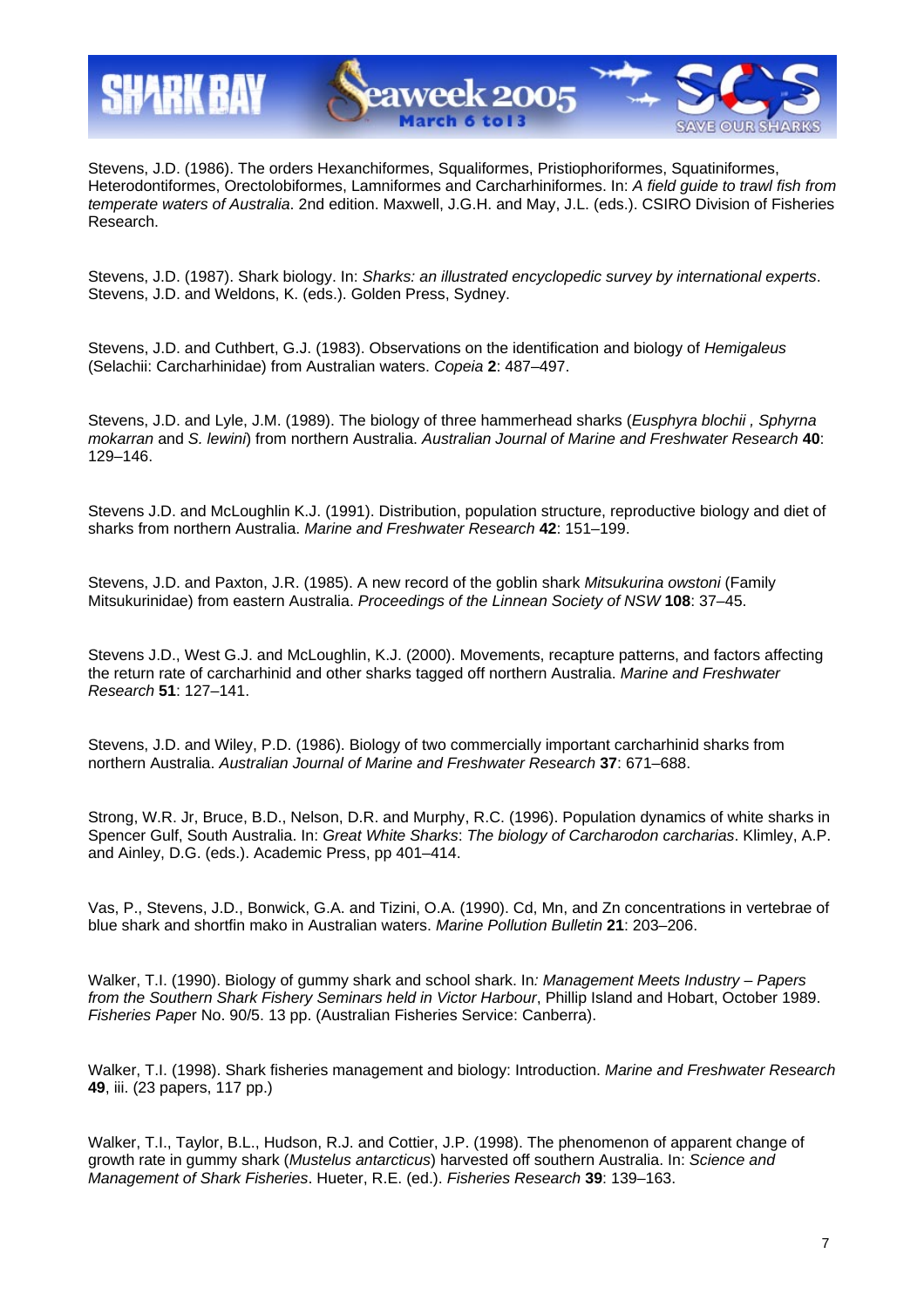

Walker, T.I. (1976). Effects of species, sex, length and locality on the mercury content of school shark *Galeorhinus australis* (Macleay) and gummy shark *Mustelus antarcticus* (Guenther) from south-eastern Australian waters*. Australian Journal of Marine and Freshwater Research* **27**: 603–616.

West, J.G. and Carter, S. (1990). Observations on the development and growth of the epaulette shark *Hemiscyllium ocellatum* (Bonnaterre) in captivity. *Journal of Aquaculture and Aquatic Sciences*. Vol 5, No 4: 111–117.

White, W.T., Hall, N.G. and Potter, I.C. (2002). Reproductive biology and growth during pre- and postnatal life of *Trygonoptera personata* and *T. mucosa* (Batoidea, Urolophidae). *Marine Biology* **140**: 699–712.

White, W.T., Hall, N.G. and Potter, I.C. (2002). Size and age compositions and reproductive biology of the nervous shark *Carcharhinus cautus* in a large subtropical embayment, including an analysis of growth during pre- and postnatal life. *Marine Biology* **141**: 1153–1164.

White, W.T., Platell, M.E. and Potter, I.C. (2001). Relationship between reproductive biology and age composition and growth in *Urolophus lobatus* (Batoidea, Urolophidae). *Marine Biology* **138**: 135–147.

White, W.T., Platell, M.E. and Potter, I.C. (2004). Comparisons between the diets of four abundant species of elasmobranchs in a subtropical embayment: implications for resource partitioning. *Marine Biology* **144**: 439– 448.

### **ROLE OF SHARKS IN THE ECOSYSTEM**

Simpfendorfer, C.A and Milward, N.E. (1993). Utilisation of a tropical bay as a nursery area by sharks of the families Carcharhinidae and Sphyrnidae. *Environmental Biology of Fishes* **37**: 337–345.

Stevens, J.D., Bonfil, R., Dulvy, N.K. and Walker, P.A. (2000). The effects of fishing on sharks, rays, and chimaeras (chondrichthyans), and the implications for marine ecosystems. *ICES Journal of Marine Science* **57**: 476–494.

Stevens, J.D., Bonfil, R., Dulvy, N.K. and Walker, P.A. (2000). The effects of fishing on chondrichthyans: with some implications for marine ecosystems. (Abstract of key note lecture). In: *Proceedings of the 4th European Elasmobranch Association Meeting*, Livorno, Italy. Vacchi, M., La Mesa, G., Serena, F. and Seret, B. (eds.). ICRAM, ARPAT and SFI.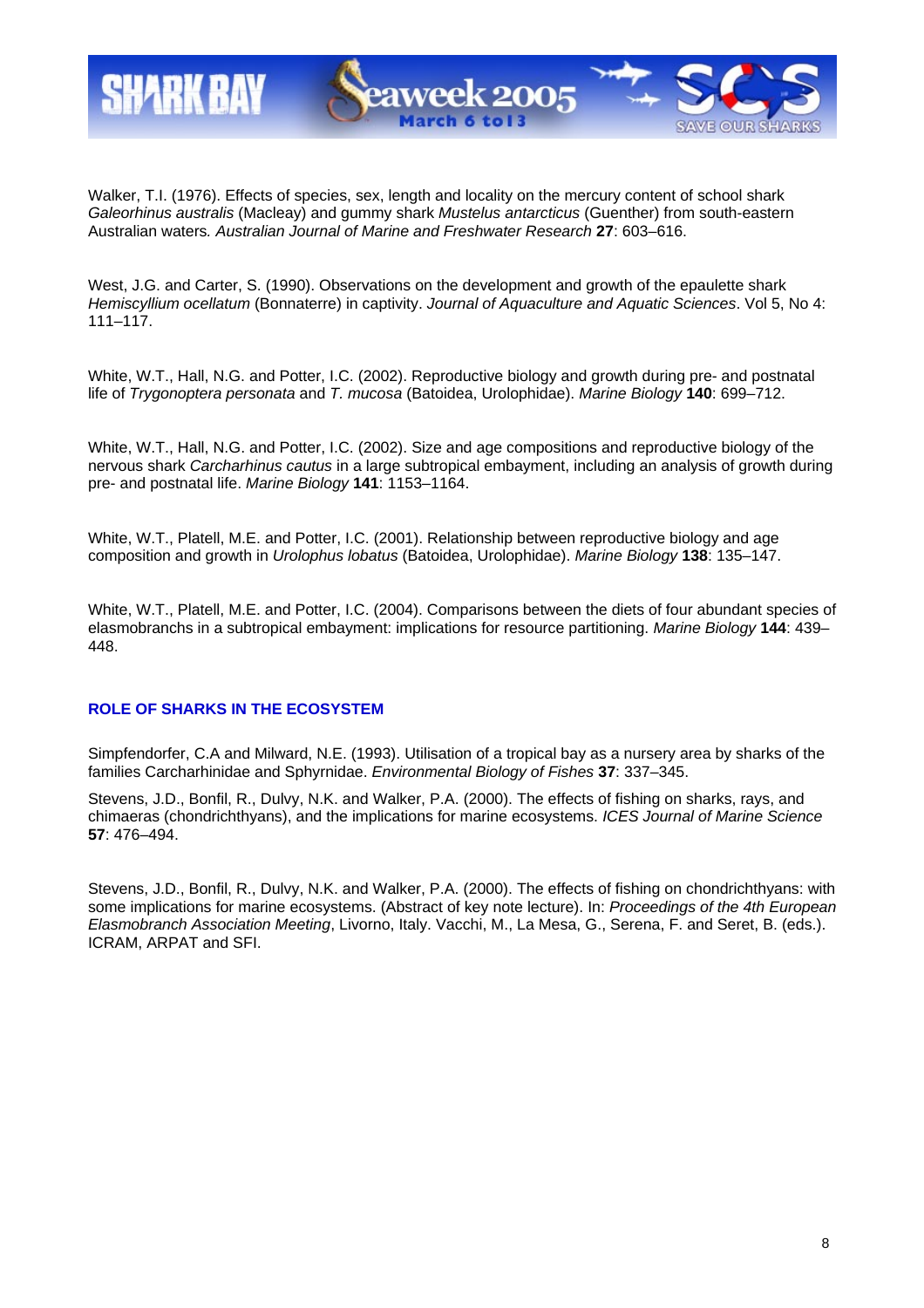

## **THE VULNERABILITY OF PARTICULAR SHARK SPECIES, FOCUSING PRIMARILY ON CRITICAL HABITAT AREAS, CURRENT THREATS AND STATUS:**

## *I) GREAT WHITE*

Anon (2002). *White Shark (Carcharodon carcharias) Recovery Plan*. The Department of the Environment and Heritage, Canberra. 43 pp. (http://www.deh.gov.au/coasts/species/sharks/greatwhite/plan/index.html)

Bruce, B.D. (1992). Preliminary observations on the biology of the white shark, *Carcharodon carcharias*, in South Australian waters. *Australian Journal of Marine Freshwater Res*earch **43**: 1–11

Cavanagh, R.D., Kyne, P.M., Fowler, S.L. and Bennett, M.B. (2003). *The conservation status of Australasian Chondrichthyans, Report of the IUCN Shark Specialist Group Australia and Oceania Regional Red List Workshop.* Queensland, Australia, 7–9 March 2003. IUCN Shark Specialist Group. IUCN, Gland, Switzerland and Cambridge, UK.

Compagno, L.J.V., Marks, M.A. and Fergusson, I.K. (1997). Threatened fishes of the world: *Carcharodon carcharias* (Linnaeus, 1758) (Lamnidae). *Environmental Biology of Fishes*. **50**: 61–62.

Heithaus, M.R. (2001). Predator-prey and competitive interactions between sharks (order Selachii) and dolphins (suborder Odontoceti): a review. *Journal-of-Zoology-(London).* **253**: 53–68.

Klimley, A.P. and Ainley, D.G. (eds.). (1996). *Great white sharks: the biology of Carcharodon carcharias*. Academic Press: San Diego, London: i-xi, 517 pp.

McCosker, J.E. (1991). *Great white shark*. Harper Collins in collaboration with Stanford University Press: New York: i-xi, 270 pp.

Pardini, A.T., Jones, C.S., Noble, L.R., Kreiser, B., Malcolm, H., Bruce, B.D., Stevens, J.D., Cliff, G., Scholl, M.C., Francis, M., Duffy, C.A.J. and Martin, A.P. (2001). Sex-biased dispersal of great white sharks. *Nature* **412**: 139–140.

Rodda, K.R. and Bruce, B. (1997). White shark killed. *Southern Fisheries* **4** (6).

Strong, W.R. Jr, Bruce, B.D., Nelson, D.R. and Murphy, R.C. (1996). Population dynamics of white sharks in Spencer Gulf, South Australia. In: *Great white sharks: The biology of Carcharodon carcharias*. Klimley, A.P. and Ainley, D.G. (eds.). Academic Press, pp 401–414.

Strong, W.R., Murphy, R.C., Bruce, B.D. and Nelson, D.R. (1992). Movements and associated observations of bait-attracted white sharks, *Carcharodon carcharias*: A preliminary report. *Australian Journal of Marine and Freshwater Research* **43**: 13–20.

Tricas, T.C. (1985). Feeding ethology of the white shark, *Carcharodon carcharias*. *Memoirs of the Southern California Academy of Sciences* **9**: 81–91.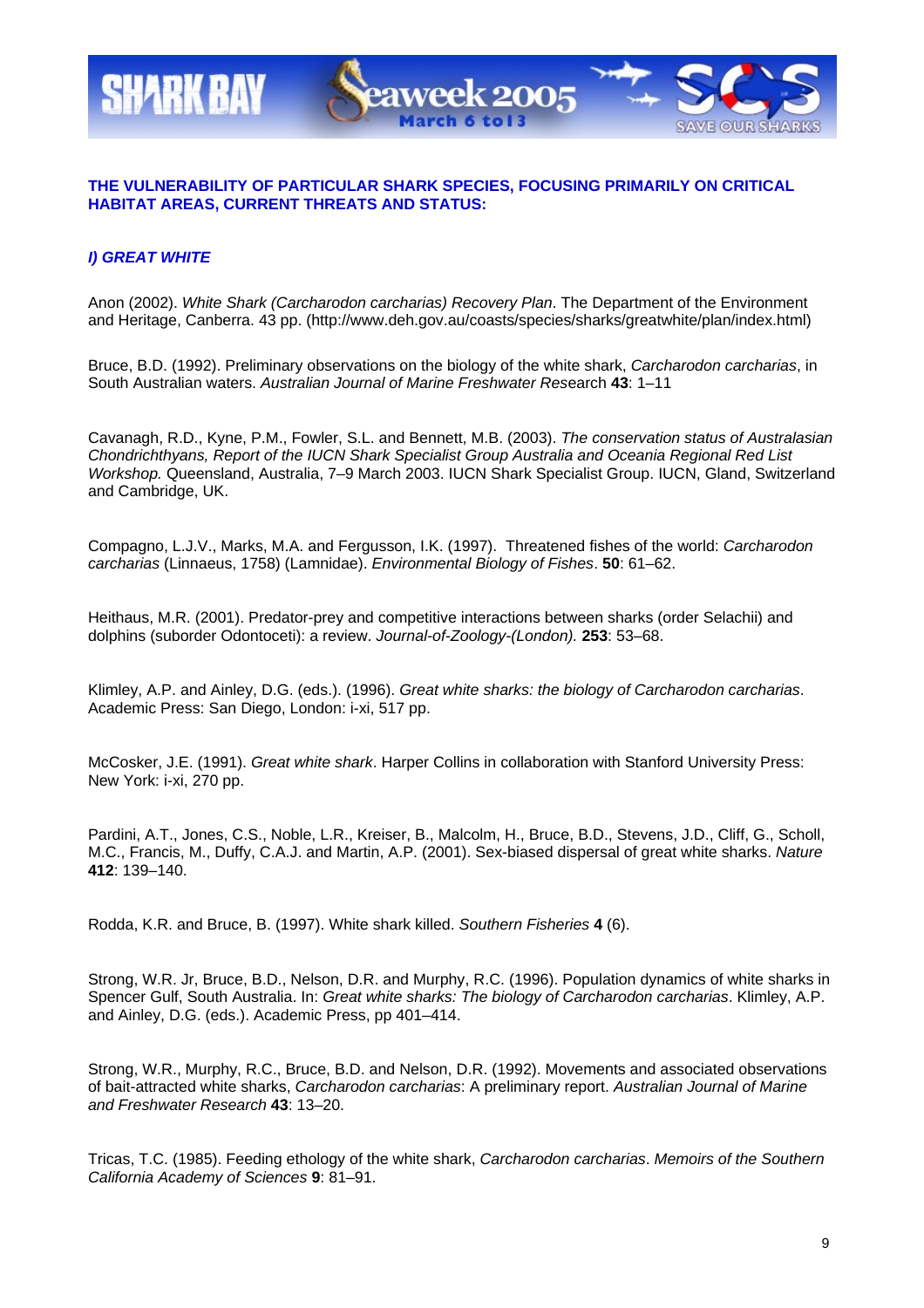

Tricas, T.C. and McCosker, J.E. (1984). Predatory behaviour of the white shark, *Carcharodon carcharias*, and notes on its biology. *Proceedings of the California Academy of Science* **43** (14): 221–238.

West, J.G. (1996). White shark attacks in Australian waters. In: *Great white sharks - the biology of Carcharodon carcharias*, pp. 449–455.

West, J.G. (1996). Recorded white shark (*Carcharodon carcharias*) attacks in Australian waters. *Proceedings of the Second World Fisheries Congress*. Vol 2.

### *II) GREY NURSE*

Anon (2002). *Recovery Plan for the Grey Nurse Shark (Carcharias taurus) in Australia*. The Department of the Environment and Heritage, Canberra. 53 pp. (http://www.deh.gov.au/coasts/species/sharks/greynurse/plan/index.html)

Cavanagh, R.D., Kyne, P.M., Fowler, S.L. and Bennett, M.B. (2003). The conservation status of *Australasian chondrichthyans*, Report of the IUCN Shark Specialist Group Australia and Oceania Regional Red List Workshop'. Queensland, Australia, 7–9 March 2003. IUCN Shark Specialist Group. IUCN, Gland, Switzerland and Cambridge, UK.

Gordon, I. (1989). Feeding biology of grey nurse sharks, (*Eugomphodus taurus*) (Re classified to *Carcharias taurus*) in captivity. Abstract printed AES, June 1989, San Francisco.

Otway N. (2001). Grey nurse shark. *Nature Australia* **26** (12): 20–21.

Otway N.M., Burke A.L., Morrison N.S. and Parker, P.C. (2003). Monitoring and identification of NSW critical habitat sites for conservation of grey nurse sharks. EA Project No.22499. NSW Fisheries Final Report Series No.47.

Otway, N.M. and Parker, P.C. (2000). The biology, ecology, distribution, abundance and identification of marine protected areas for the conservation of threatened grey nurse sharks in south east Australian waters. New South Wales Fisheries, Cronulla (Australia); Natural Heritage Trust, (Australia). *NSW fisheries final report series. Cronulla*, No. 19, 101 pp. Feb 2000.

Pollard, D.A., Smith, L.M.P. and Smith, A.K. (1996). The biology and conservation status of the grey nurse shark (*Carcharias taurus* Rafinesque 1810) in New South Wales, Australia. *Aquatic-Conservation*. March; **6**(1): 1–20.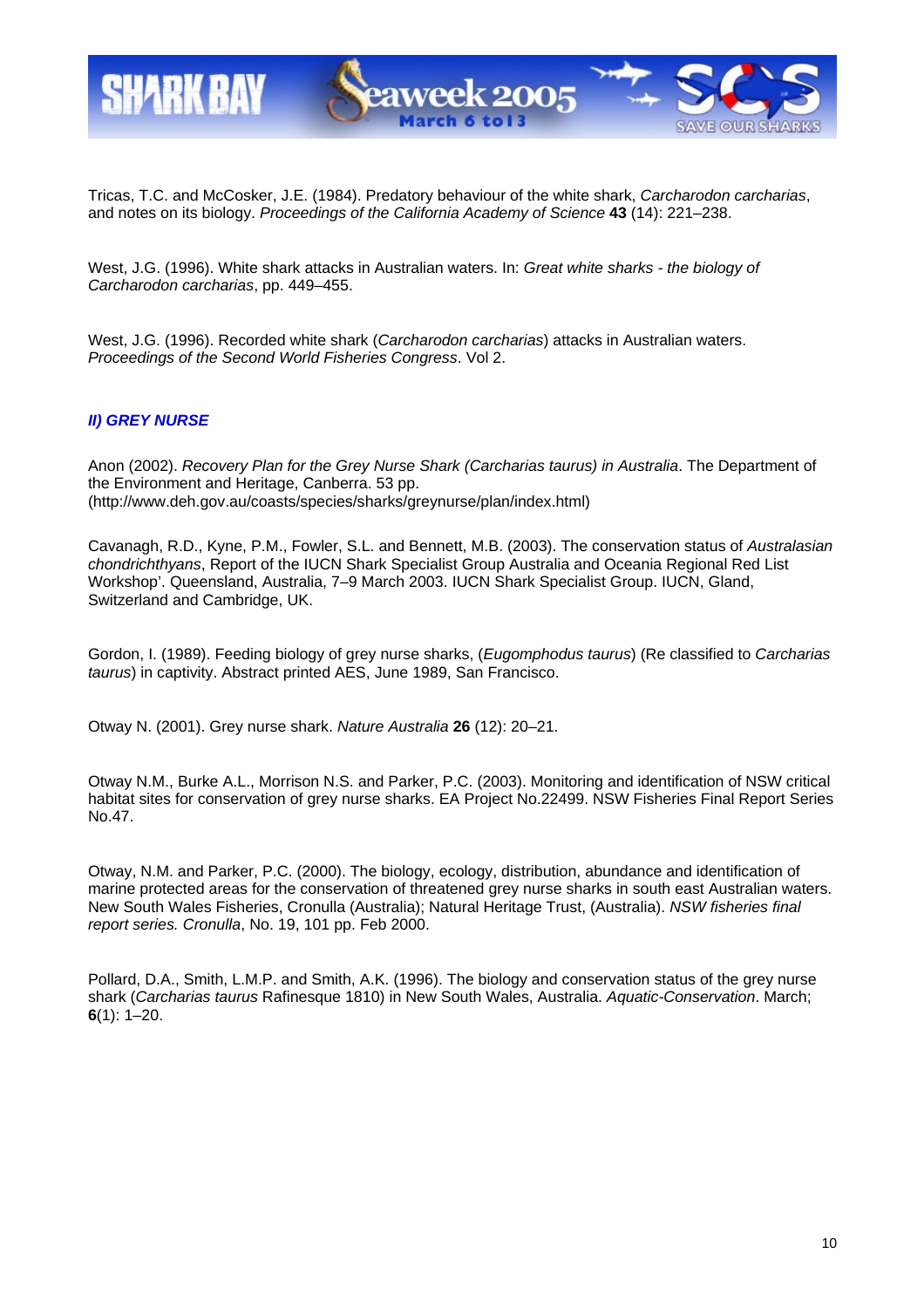

### *III) WHALE SHARK*

Anon (2004-draft). *Whale shark (Rhincodon typus) recovery plan 2004-2009*.The Department of the Environment and Heritage, Canberra. 5 pp. (http://www.deh.gov.au/biodiversity/threatened/recovery/public-comment/whale-shark/index.html)

Chang, W.B., Leu, M.Y. and Fang, L.S. (1997). Embryos of the whale shark, *Rhincodon typus*: early growth and size distribution. *Copeia* **2**: 444–446.

Chan, R.W.K., Dixon, P.I., Pepperell, J.G. and Reid, D.D. (2003). Application of DNA-based techniques for the identification of whaler sharks (*Carcharhinus* spp.) caught in protective beach meshing and by recreational fisheries off the coast of New South Wales. *Fishery Bulletin (U.S)* **101**: 910–914.

Chen, V.Y. and Phipps, M.J. (2002). Management and trade of whale sharks in Taiwan. TRAFFIC East Asia-Taipei.

Clark, E. and Nelson, D.R. (1997). Young whale sharks, *Rhincodon typus*, feeding on a copepod bloom near La Paz, Mexico. *Environmental biology of fishes*. The Hague. **50**: 63–73.

Colman, J.G. (1997). A review of the biology and ecology of the whale shark. *Journal of Fish Biology*. **51**: 1219–1234.

Colman, J. (1997). Whale shark interaction management with particular reference to Ningaloo Marine Park. 1997–2007. Western Australian Wildlife Management Program. 27: i–x, 63 pp.

Duffy, C.A.J. (2002). Distribution, seasonality, lengths, and feeding behaviour of whale sharks *(Rhincodon typus*) observed in New Zealand waters. *New Zealand Journal of Marine and Freshwater Research*. **36**: 565–570

Fowler, S.L., Reed, T.M. and Dipper, F.A. (2002) Elasmobranch biodiversity, conservation and management. Proceedings of the International Seminar and Workshop, Sabah, Malaysia, July 1997. IUCN Occasional Paper No. 25.

Gunn, J.S., Stevens, J.D., Davis, T.L.O. and Norman, B.M. (1999). Observations on the short-term movements and behaviour of whale sharks (*Rhincodon typus*) at Ningaloo Reef, Western Australia. *Marine Biology* **135**: 553–559.

Norman, B.M. (1999). Aspects of the biology and ecotourism industry of the whale shark *Rhincodon typus* in north-western Australia. MSc Thesis (Murdoch University, Western Australia).

Norman, B. (2002). CITES Identification Manual: Whale Shark (*Rhincodon typus* Smith 1829). Commonwealth of Australia.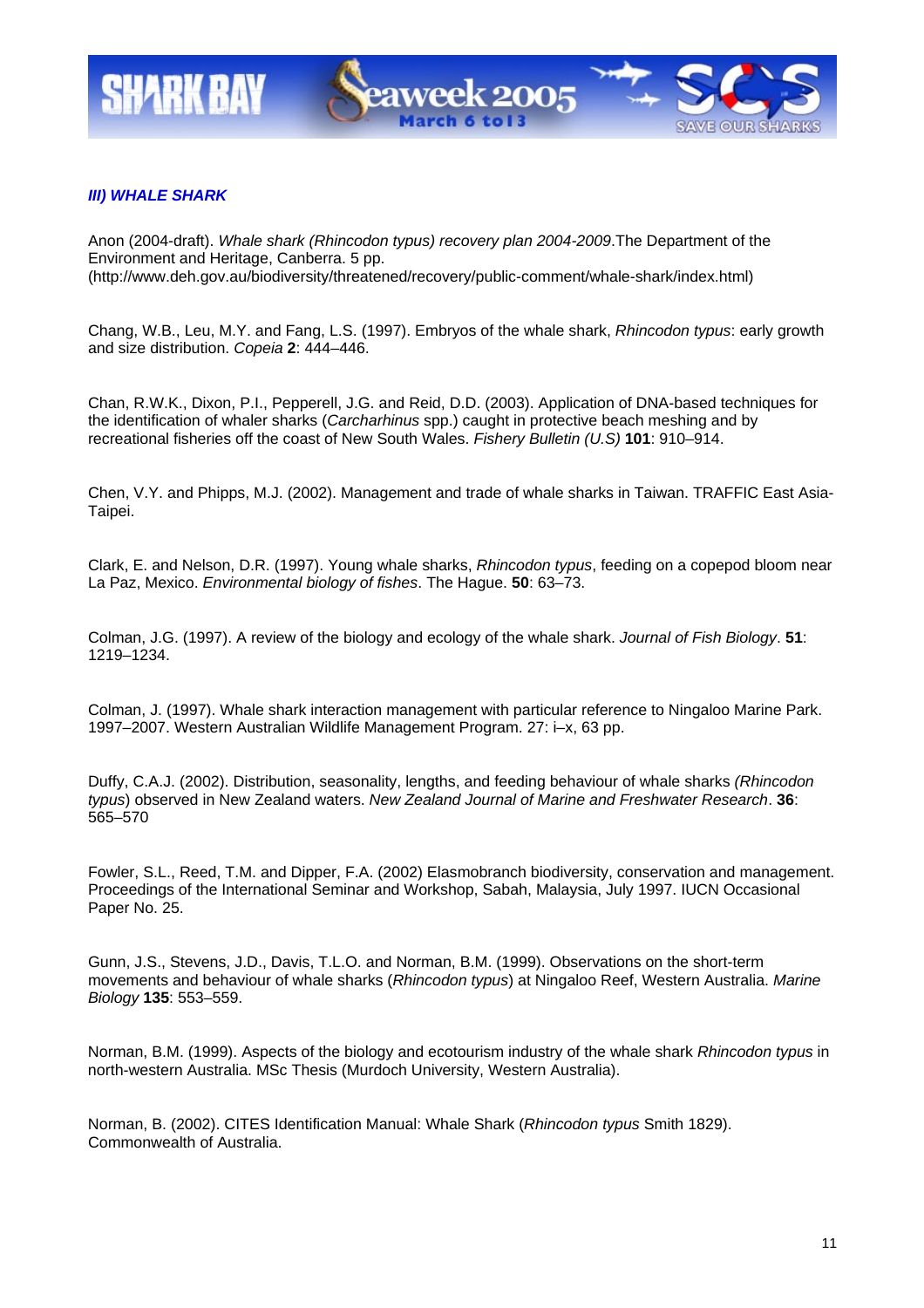

Scott, E.A. and Brent, S. (2001). Telemetry and satellite tracking of whale sharks, *Rhincodon typus*, in the Sea of Cortez, Mexico, and the north Pacific Ocean. *Environmental Biology of Fishes*. **60**(1–3): 299–308.

Stevens, J.D. (1994). Whale sharks at Ningaloo Reef, northern Western Australia. *Chondros* **5** (3): 1–3.

Taylor, J.G. (1996). Seasonal occurrence, distribution and movements of the whale shark, *Rhincodon typus*, at Ningaloo Reef, Western Australia. *Marine and Freshwater Research*. **47**(4): 637–642.

Thomson, C. and Stevens, J. (1994). A whale of a shark. *Landscope, Department of Conservation and Land Management, Western Australia* **10** (2): 29–34.

Wilson, S.G. (2002). A whale shark feeding in association with a school of giant herring at Ningaloo Reef, Western Australia. *Journal of the Royal Society of Western Australia*. **85**: 43–44.

### **SAFE SWIMMING AND DIVING GUIDELINES**

Stevens, J.D. (1987). The shark attack problem in Mogadishu, Somalia. Final report to UNEP, 11 pp.

West, J.G. (1993). The Australian Shark Attack File with notes on preliminary analysis of data from Australian waters. In: *Shark Conservation*. Pepperell, J., Woon, P. and J. West, J. (eds.). Taronga Zoo, pp. 93–101.

### **THE CULTURAL SIGNIFICANCE OF SHARKS TO INDIGENOUS PEOPLES**

McDavitt, M.T. (1996). The cultural and economic importance of sawfishes (Family Pristidae). *Shark News* (Newsletter of the IUCN Shark Specialist Group) **8**: 10–11.

McDavitt, M.T. (2000). Land sharks: The symbolism of sharks and rays in Aboriginal Australia. Lecture at the Kluge-Ruhe Aboriginal Art Collection, University of Virginia, Charlottesville, VA, June 9, (Chronicles of the Sea: Aboriginal Coastal Landscapes in Art, May 9 through August 26, 2000.)

McDavitt, M.T. (2001). Sharks in land. The symbolism of freshwater sharks and sawfishes in north Australian Aboriginal societies. Paper presented before the 17th American Elasmobranch Society Annual Meeting, State College, PA, July 9.

McDavitt, M.T. (in press). *Cultural significance*. In: Fowler, S.L., Camhi, M., Burgess, G., Fordham, S. and Musick, J. (eds.). Sharks, rays and chimaeras: the status of the chondrichthyan fishes. IUCN/SSG Shark Specialist Group. IUCN, Gland, Switzerland, and Cambridge, UK. 2003.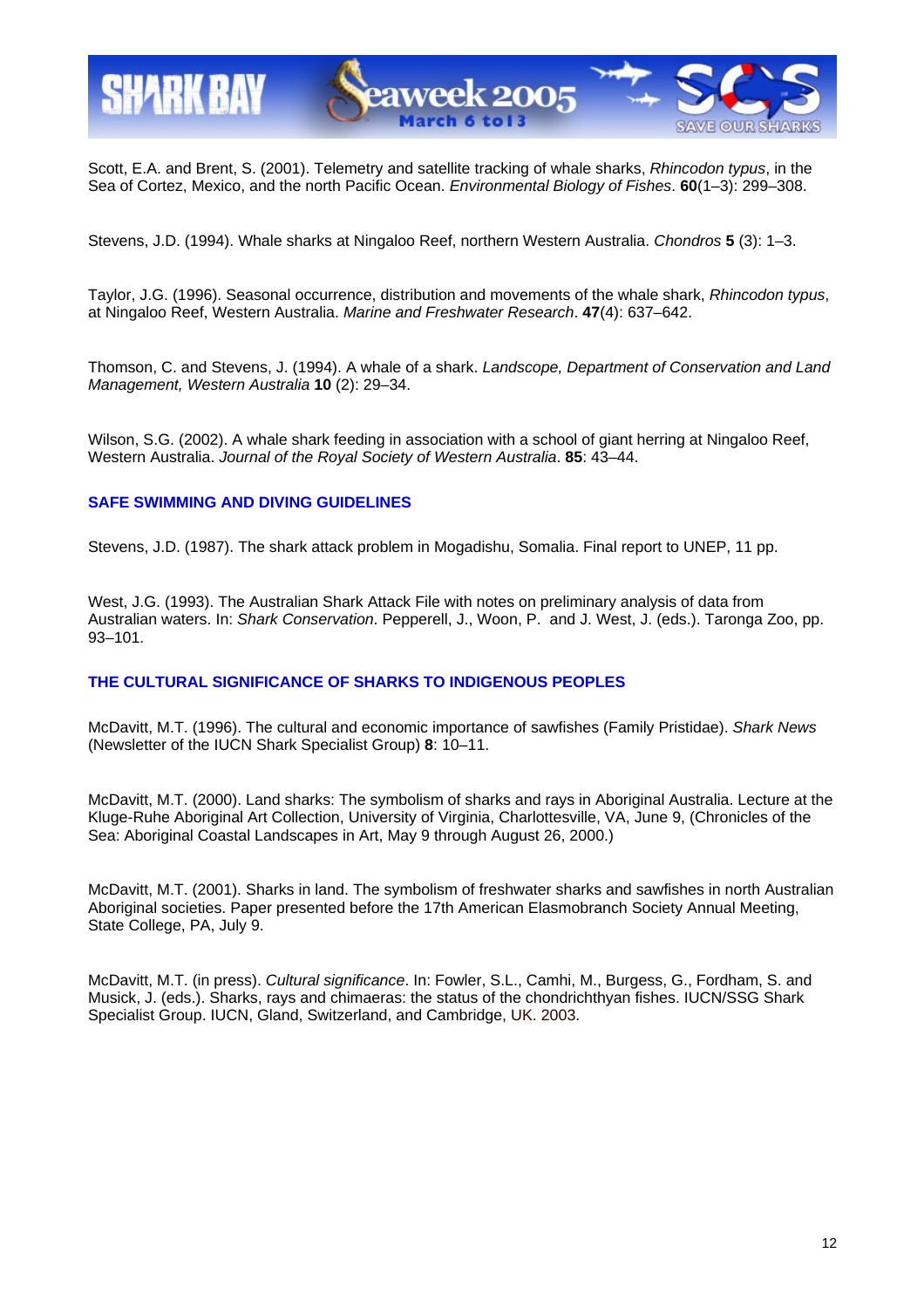

### **SHARK FISHERIES** *(including selected reports)*

Anon. (2000). *Fisheries management 1. Conservation and management of sharks*. In: FAO Technical Guidelines for Responsible Fisheries. Vol. 4. Supplement 1, pp. 37. (Food and Agriculture Organisation of the United Nations: Rome.)

Bonfil, R. (1994). Overview of world elasmobranch fisheries. *FAO Fisheries Technical Paper*, 341, Rome, FAO. 119 pp.

Brown, L.P., Bridge, N.F. and Walker, T.I. (2000). Summary of tag releases and recaptures in the Southern Shark Fishery. *Marine and Freshwater Resources Institute Report* No. 16: 1–61.

Graham, K.J., Andrew, N.J. and Hodgson, K.E. (2001). Changes in relative abundance of sharks and rays on Australian South East Fishery trawl grounds after twenty years of fishing. *Marine and Freshwater Research* **52**: 549–61.

Kailola, P.J., Williams, M.J., Stewart, P.C., Reichelt, R.E., McNee, A. and Grieve, C. (1993). *Atlas of Australian fisheries resources*. Bureau of Rural Resources and Fisheries Research and Development Corporation: Canberra.

Kulka, D.W., Musick, J.A., Pawson, M. and Walker, T.I. (eds.). (2004, in press). Proceedings of North Atlantic Fisheries Organisation Symposium. Elasmobranch Fisheries: Managing for Sustainable Use and Biodiversity Conservation. 11–13 September 2002. Santiago de Compestela, Spain. *Journal of Northwest Atlantic Fishery Science* **35**: 00–00.

Kyne, P.M., Courtney, A.J. and Bennett, M.B. (2003). Life history and bycatch of the argus skate *Raja polyomata* (Ogilby, 1910) in the Queensland East Coast Trawl Fishery (ECTF), Australia. *Conservation and management of deep sea chondrichthyan fishes*, Dunedin, New Zealand.

Kyne, P.M., Courtney, A.J., Campbell, K., Chilcott, S., Gaddes, C., Turnbull, C., Van der Geest, C. and Bennett, M.B. (2002). An overview of the elasmobranch by-catch of the Queensland East Coast Trawl Fishery (Australia). NAFO syposium ' *Elasmobranch Fisheries: Managing for Sustainable Use and Biodiversity Conservation*', Santiago de Compostela, Spain. Ab. 4.2. NAFO SCR Doc.02/97. Serial No. N4718. 1–11.

Lenanton, R.C.J., Millington, P. and Smyth, C. (1989). Shark and chips. Research and management in the edible shark fishery. *Western Fisheries* **1**:17–23.

McAuley, R. (2000). Effects of a 3 nautical mile demersal gillnet and longline fishing closure on the stocks of three commercially important shark species. *Shark Section Research Advice* (13) July 2000, 5 pp.

McAuley, R. (2001). Fisheries status and stock assessment for the southern and west coast demersal gillnet and demersal longline fisheries and northern shark fisheries. No. 9, August 2001. *Department of Fisheries (Government of Western Australia) document for public release.*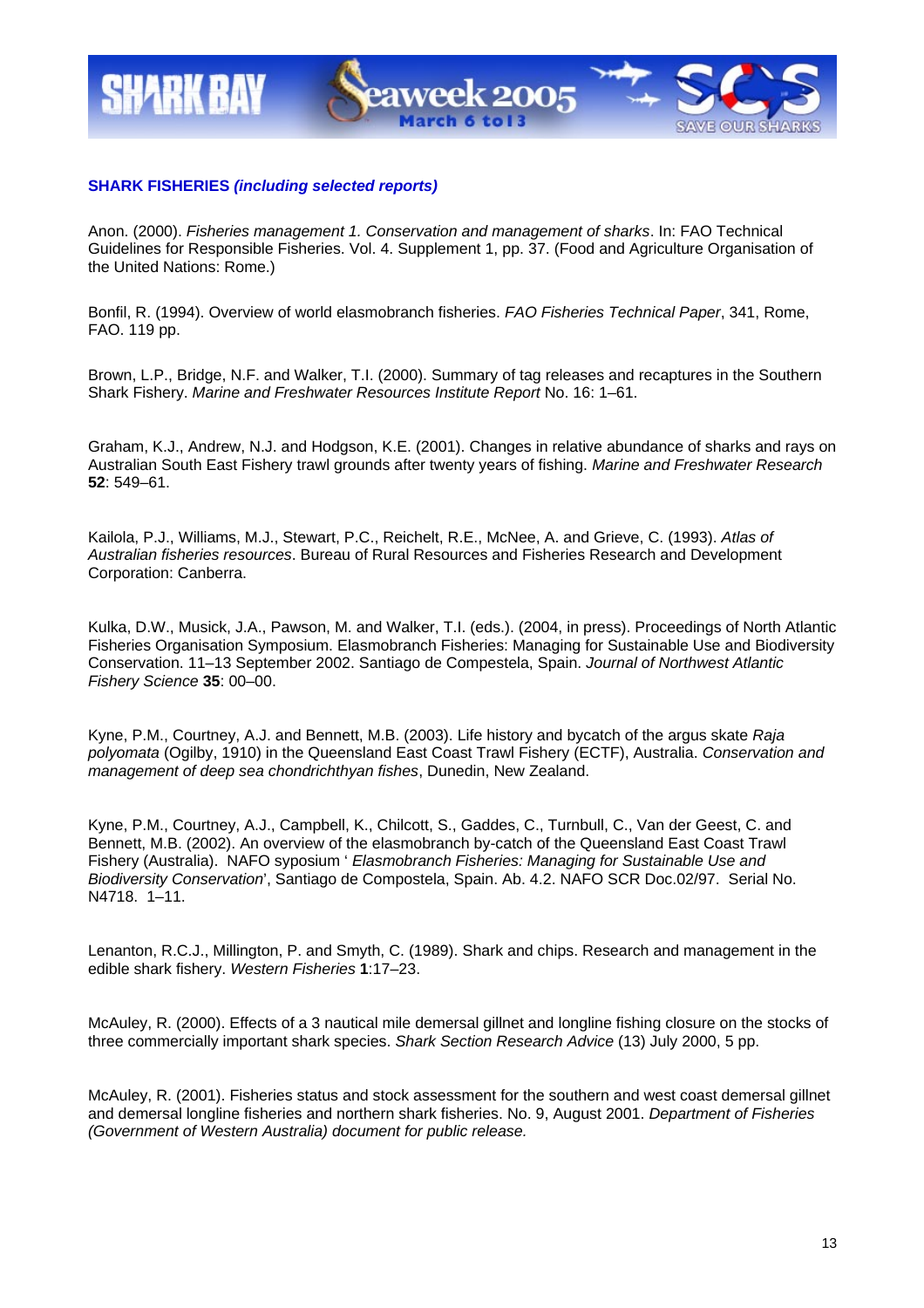

McAuley, R. (2002). Interim status report for the southern and west coast demersal gillnet and demersal longline fisheries and northern shark fisheries. May 2002. *Department of Fisheries (Government of Western Australia) document for public release.* 

McAuley, R. (2002). Advice regarding management options for the whiskery shark, *Furgaleus macki*, in the Southern Shark Fishery. *Shark Section Research Advice* (15) September 2002, 5 pp.

McAuley, R. and Allison, R. (2002). Spatial and temporal variation in the abundance of two commercially important shark species in Western Australian waters. *Shark Section Research Advice* (14) August 2002, 6 pp.

McAuley, R. and Moran, M. (2000). Scalefish catch by the southern and west coast demersal gillnet and longline fisheries. *Shark Section Research Advice* (12) June 2000, 13 pp.

McAuley, R., Moran, M., Simpfendorfer, C., Lenanton, R. and Hall, N. (2000). Fisheries status and stock assessment for the southern and west coast demersal gillnet and demersal longline fisheries and northern shark fisheries. No. 7, June 2000. *Department of Fisheries (Government of Western Australia) document for public release.* 

McAuley, R. and Stephenson, P. (2001). Fisheries status and stock assessment for the southern and west coast demersal gillnet and demersal longline fisheries and northern shark fisheries. No. 8, June 2001. *Department of Fisheries (Government of Western Australia) document for public release.* 

McLoughlin, K., Walker, T.I. and Punt, A.E. (1998). *Southern Shark*. In: Fishery Status Reports 1997— Resource Assessments of Australian Commonwealth Fisheries. Caton, A., McLoughlin, K. and Staples, D. (eds.). pp. 67–73. (Bureau of Resource Sciences: Canberra).

McLoughlin, K., Walker, T.I. and Punt, A.E. (1999). Southern Shark Fishery. In: *Fishery Status Reports 1998—Resource Assessments of Australian Commonwealth Fisheries*. Caton, A., McLoughlin, K. and Staples, D. (eds.). pp. 85–91. (Bureau of Resource Sciences: Canberra).

McLoughlin, K., Walker, T.I. and Punt, A.E. (2000). Southern Shark Fishery. In: *Fishery Status Reports 1999—Resource Assessments of Australian Commonwealth Fisheries*. Caton, A. and McLoughlin, K. (eds.). pp. 143–150. (Bureau of Resource Sciences: Canberra). (ISSN 1322–655X).

McLoughlin, K. and Walker, T.I. (2002). Southern Shark Fishery. In: *Fishery Status Reports 2000–2001: Resource Assessments of Australian Commonwealth Fisheries*. Caton A. (ed.). pp. 135–144. (Bureau of Rural Sciences: Canberra). (ISSN 1322–655X).

Musick. J.A. and Bonfil, R. (eds.). (2003). Elasmobranch Fisheries Management Techniques. Joint publication between the Asia-Pacific Economic Cooperation (APEC), International Union for the Protection of Nature (IUCN), and the Virginia Institute of Marine Science (VIMS).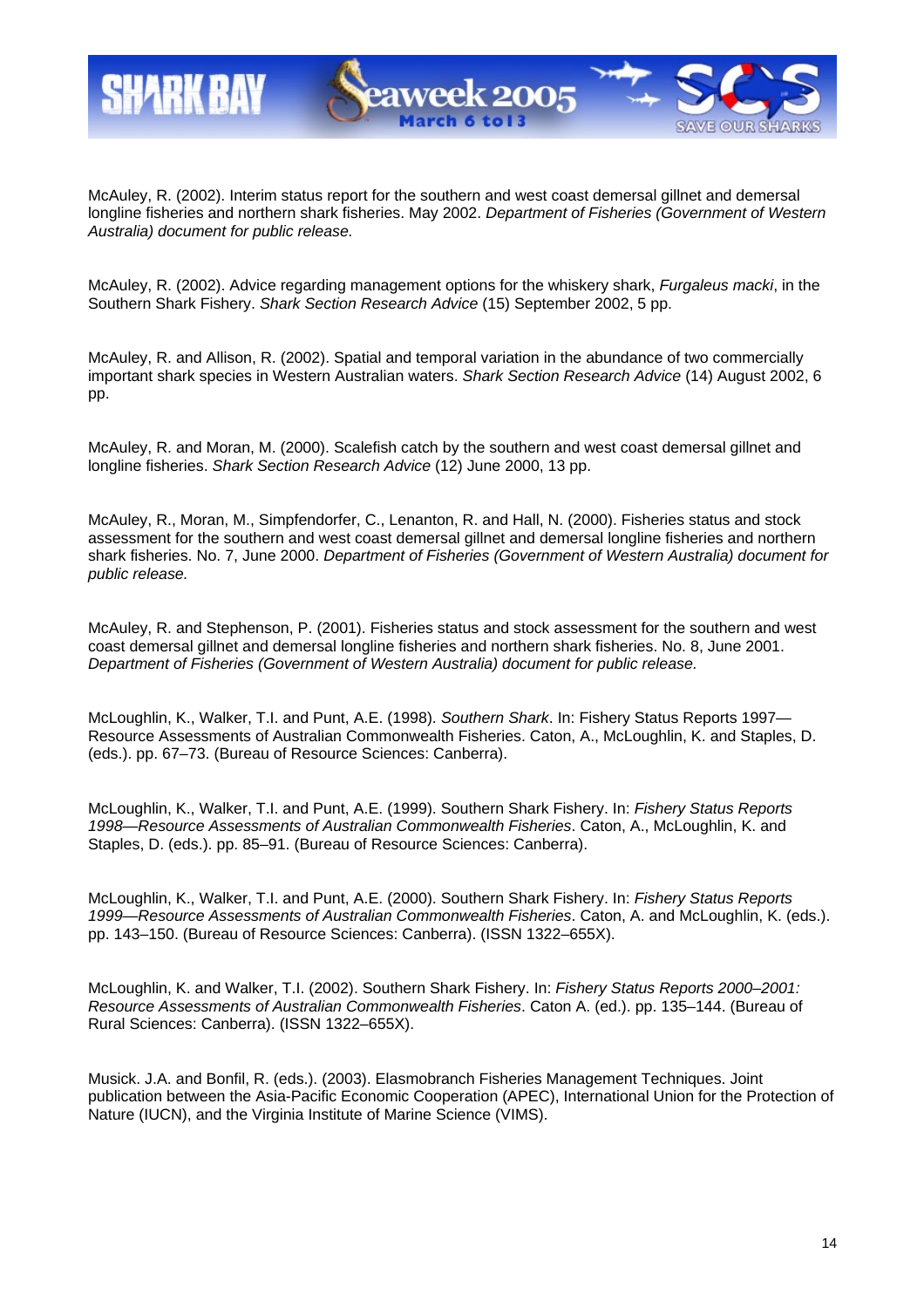

Pepperell, J.G. (1992). Trends in the distribution, species composition and size of sharks caught by gamefish anglers off south-eastern Australia, 1961–90. *Sharks: Biology and Fisheries*. *Australian Journal of Marine and Freshwater Research* **43**: 213–225.

Pepperell, J.G. and Henry, G.H. (2001). Data collection at Australian gamefishing tournaments: Long term monitoring of catch and effort and biological sampling. In: Miller, M., C. Daxboeck, C. Dahl, K. Kelly and P. Dalzell (eds.). *Proceedings of Pacific Island Gamefish Symposium*, Kona Hawaii, July/August 1998. Western Pacific Regional Fishery Management Council, 131–136.

Pribac, F., Punt, A.E., Walker, T.I. and Taylor, B.L. (2004, in press). The value of length, age and tagging data in a stock assessment of a length selective fishery for gummy shark. In: *Proceedings of North Atlantic fisheries organisation symposium*. Elasmobranch fisheries: Managing for sustainable use and biodiversity conservation. 11–13 September 2002. Santiago de Compestela, Spain. *Journal of Northwest Atlantic Fishery Science* **35**: 00–00.

Punt, A.E., Pribac, F., Taylor, B.L. and Walker, T.I. (2004, in press). *Harvest strategy evaluation for school and gummy shark*. In: *Proceedings of North Atlantic Fisheries Organisation Symposium. Elasmobranch Fisheries: Managing for Sustainable Use and Biodiversity Conservation*. 11–13 September 2002. Santiago de Compestela, Spain. *Journal of Northwest Atlantic Fishery Science* **35**: 00–00.

Punt, A.E., Pribac, F., Walker, T.I. and Taylor, B.L. (2001). Population modelling and harvest strategy evaluation for school and gummy shark. FRDC Project No. 99/102. Final Report to Fisheries Research and Development Corporation, 136 pp. (CSIRO Marine Research: Hobart.)

Punt, A.E., Walker, T.I. and Prince, J.D. (2002). Assessing the costs and benefits of fishery-independent surveys in Australia's southern shark fishery: results of numerical simulations. *Fisheries Research* **55**: 281– 295.

Punt, A.E., Walker, T.I., Taylor, B.L. and Pribac, F. (2000). Standardization of catch and effort data in a spatially-structured shark fishery. *Fisheries Research* **45**: 129–145.

Shotton, R. (ed.). (1999). Case studies of the management of elasmobranch fisheries. *FAO Fisheries Technical Paper*, 378. Rome, FAO. 479 pp.

Simpfendorfer, C.A. (1999). Demographic analysis of the dusky shark fishery in south-western Australia. In: Musick, J.A. (ed.). *Life in the slow lane: Ecology and conservation of long-lived marine animals*. pp 149–160. American Fisheries Society Symposium No 23, Bethesda, Maryland.

Simpfendorfer, C.A. (1999). Management of shark fisheries in Western Australia. In: R. Shotton (ed.). *Case studies of the management of elasmobranch fisheries*. pp. 425–455. FAO Fisheries Technical Paper. No. 378, Part I. FAO, Rome.

Simpfendorfer, C.A, and Donohue, K. (1998). Keeping the fish in fish'n'chips: research and management of the Western Australian shark fishery. *Marine and Freshwater Research* **49**: 593–600.

Simpfendorfer, C.A., Kitchingman, A.M. and McAuley, R.B. (2002). Distribution, biology and fishery importance of the pencil shark, *Hypogaleus hyugaensis* (*Elasmobranchii: Triakidae*), in the waters off southwestern Australia. *Marine and Freshwater Research* **53**: 781–789.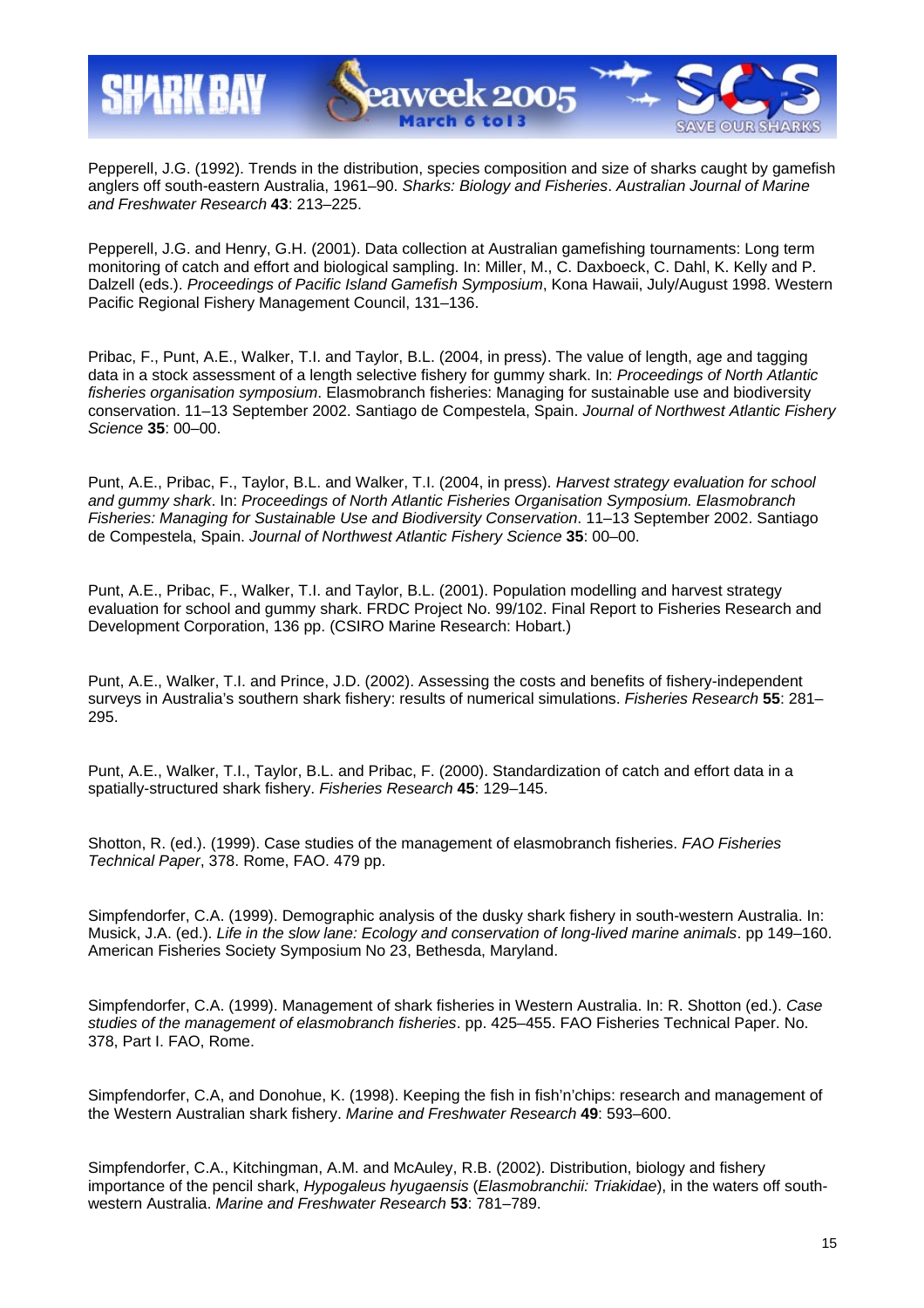

Stevens, J.D. (1990). World patterns and problems in shark fisheries. In: *Management meets industry. Papers from the southern shark fishery seminars held in Victor Harbour*, Phillip Island and Hobart, October 1989. Fisheries Paper 90/5, 8 pp.

Stevens, J.D., Bonfil, R., Dulvy, N.K and Walker, P.A. (2000). The effects of fishing on sharks, rays, and chimaeras (chondrichthyans), and the implications for marine ecosystems. ICES *Journal of Marine Science* **57**: 476–494.

Walker, T.I. (1998). *Galeorhinus galeus* fisheries of the world. Prepared for United Nations Food and Agriculture Organization of the United Nations, 52 pp. (Marine and Freshwater Resources Institute: Queenscliff, Victoria).

Walker, T.I. (1998). Southern Australian Shark Fishery Management. Prepared for United Nations Food and Agriculture Organization of the United Nations, 37 pp. (Marine and Freshwater Resources Institute: Queenscliff, Victoria).

Walker, T.I. (1999). *Galeorhinus galeus* fisheries of the world. In: *Case studies of management of elasmobranch fisheries*. *FAO Fisheries Technical Paper* 378/2. 24, 728–773.

Walker, T.I. (1999). Southern Australian shark fishery management. In: *Case studies of management of elasmobranch fisheries*. *FAO Fisheries Technical Paper* 378/2. 17, 480–514.

Walker, T.I., Brown, L.P. and Bridge, N.F. (1997). Southern shark tagging project. Final report to Fisheries Research and Development Corporation, 61 pp. (Marine and Freshwater Resources Institute: Queenscliff, Victoria).

Walker, T. I., Brown, L.P. and Clement, J.G. (2001). Age validation from tagged school and gummy sharks injected with oxytetracycline, FRDC Project No. 97/110, Final Report to Fisheries Research and

Development Corporation, 25 pp. September 2001. (Marine and Freshwater Resources Institute: Queenscliff, Victoria, Australia.)

Walker, T.I., Hudson, R.J. and Gason, A.S. (2004, in press). Catch evaluation of target, byproduct, and bycatch species taken by gillnets and longlines in the shark fishery of south-eastern Australia. In: *Proceedings of North Atlantic fisheries organisation symposium. Elasmobranch fisheries: managing for sustainable use and biodiversity conservation*. 11–13 September 2002. Santiago de Compostela, Spain. *Journal of Northwest Atlantic Fishery Science* **35**: 00–00.

Walker, T.I., Officer, R.A., Clement, J.G. and Brown, L.P. (1995). Southern shark age validation: Part 1 – Project overview, vertebral structure and formation of growth-Increment bands used for age determination. final report to Fisheries Research and Development Corporation (FRDC Project 91/037), 78 pp. (Victorian Fisheries Research Institute: Queenscliff).

Officer, R.A., Gason, A.S., Walker, T.I. and Clement, J.G. (1995). Southern shark age validation project: Part 2–Sources of variation in growth increment counts from vertebrae of gummy shark (*Mustelus antarcticus*) and school shark (*Galeorhinus galeus*), implications for age determination. Final report to Fisheries Research and Development Corporation (FRDC Project 91/037), 24 pp. (Victorian Fisheries Research Institute: Queensclif.